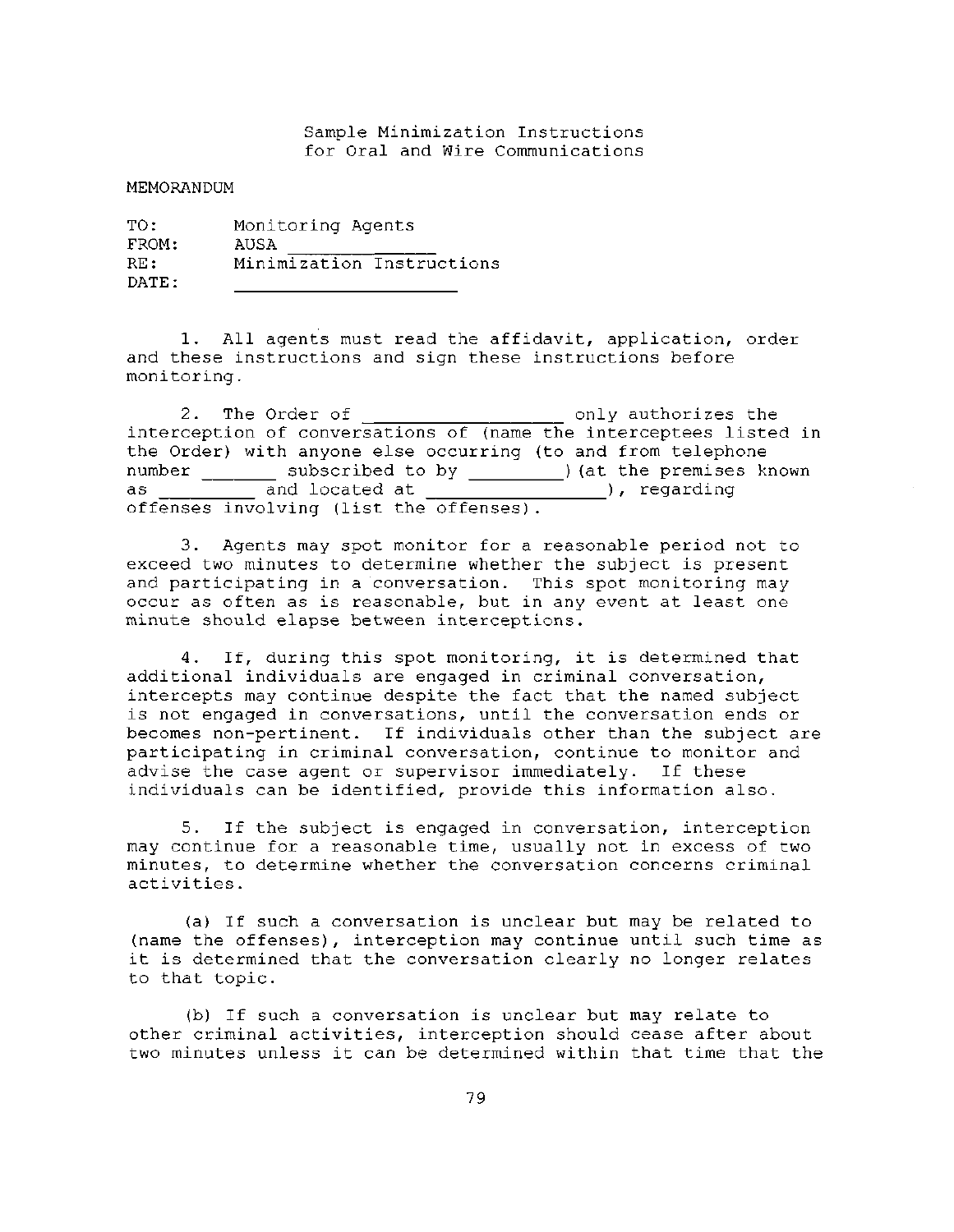conversation does in fact relate to such other criminal activities, in which case interception may continue.

6. The above instructions regarding the number of minutes of permissible interception will vary once experience has been gained. If experience shows that conversations between certain people are invariably innocent, interception of such conversations should be ended sooner. If experience shows that other individuals always discuss criminal activities, a longer interception may be justified. This is especially true for individuals who can be identified as participants with the subjects in possessing and distributing controlled substances. Read all of the logs of interceptions on a continuing basis and notify the case agent if patterns develop.

7. No conversation may be intercepted that would fall under any legal privilege. The four categories of privileged communications are described below:

(a) Attorney-Client Privilege: Never knowingly listen to or record a conversation between a subject and his or her attorney when other parties are not present. Any time that an attorney is a party to a conversation, call the case agent immediately. If it is determined that a conversation involving an attorney constitutes legal consultation of any kind, notify the case agent, shut off the monitor and stop recording, unless you are able to determine from the interception of any conversation involving an attorney that third parties who are not involved in the legal matters being discussed are present. If such third parties are present, and only if they are present, may you intercept such conversations following the above-described rules of minimization. In any event, notify the case agent immediately.

(b) Parishioner-Clergyman Privilege: All conversations and conduct between a parishioner and his clergyman are to be considered privileged. An electronic surveillance order could not be obtained to listen to a subject confess his sins to a priest in a confessional booth; similarly, a subject discussing his personal, financial or legal problems with his priest, minister, rabbi, etc. may likewise not be intercepted. Thus, if it is determined that a clergyman is a party to a communication being intercepted and that the communication is penitential in nature, turn off the monitor, stop recording, and notify the case agent.

© Doctor-Patient Privilege: Any conversation a patient has with a doctor relating to diagnosis, symptoms, treatment, or any other aspects of physical, mental or emotional health, is privileged. If it is determined that a person is talking to his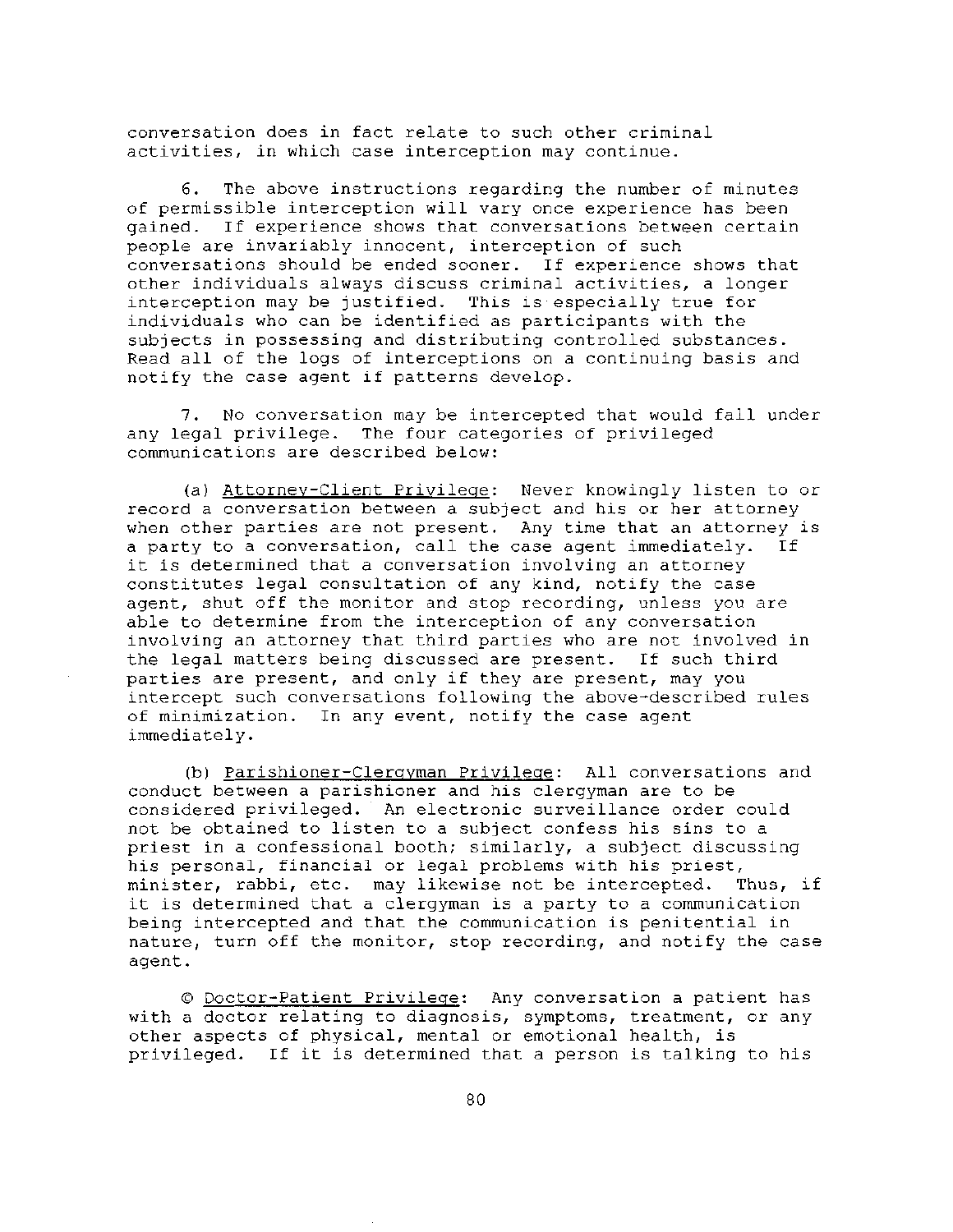doctor and that the conversation concerns the person's health (or someone else's health), turn off the machine and notify the case agent.

(d) Husband-Wife Privilege: As a general rule, there is also a privilege covering communications between lawfully married spouses. Monitoring should be discontinued and the case agent notified if it is determined that a conversation solely between a husband and wife is being intercepted. If a third person is present, however, the communication is not privileged and that conversation may be monitored in accordance with the previously described rules of minimization. If the conversation is between the named subjects and their respective spouses, the conversation may be monitored in accordance with the previously described rules of minimization regarding monitoring these individuals' conversations to determine whether they are discussing crimes. If the nature of the conversation is criminal, monitoring may continue; otherwise, it may not be monitored.

8. Abstracts or summaries of each conversation are to be made at the time of interception and are to be included in the logs and the statistical analysis sheet. If the conversation is not recorded entirely, an appropriate notation should be made indicating the incomplete nature of the conversation and why the conversation was not recorded completely (e.g., "non-pertinent" or "privileged").

9. The logs should reflect all activity occurring at the monitoring station concerning both the intercepted conversations as well as the equipment itself (e.g., "replaced tape," "malfunction of tape recorder," "no overheard conversation"). These logs will be used ultimately to explain the monitoring agent's actions when intercepting communications. It is important to describe the parties to each conversation, the nature of each conversation, and the action taken. All monitoring agents will record the times their equipment is turned on and off.

10. All conversations that are monitored must be recorded.

11. The Log

The monitoring agents should maintain a contemporaneous log, by shifts, of all communications intercepted, indicating the reel and footage locations of each communication; the time and duration of the interception; whether outgoing or incoming in the case of telephone conversations; the number called if the call was outgoing; the participants, if known; and the subjects and a summary of the content of pertinent conversations. Any peculiarities, such as codes, foreign language used, or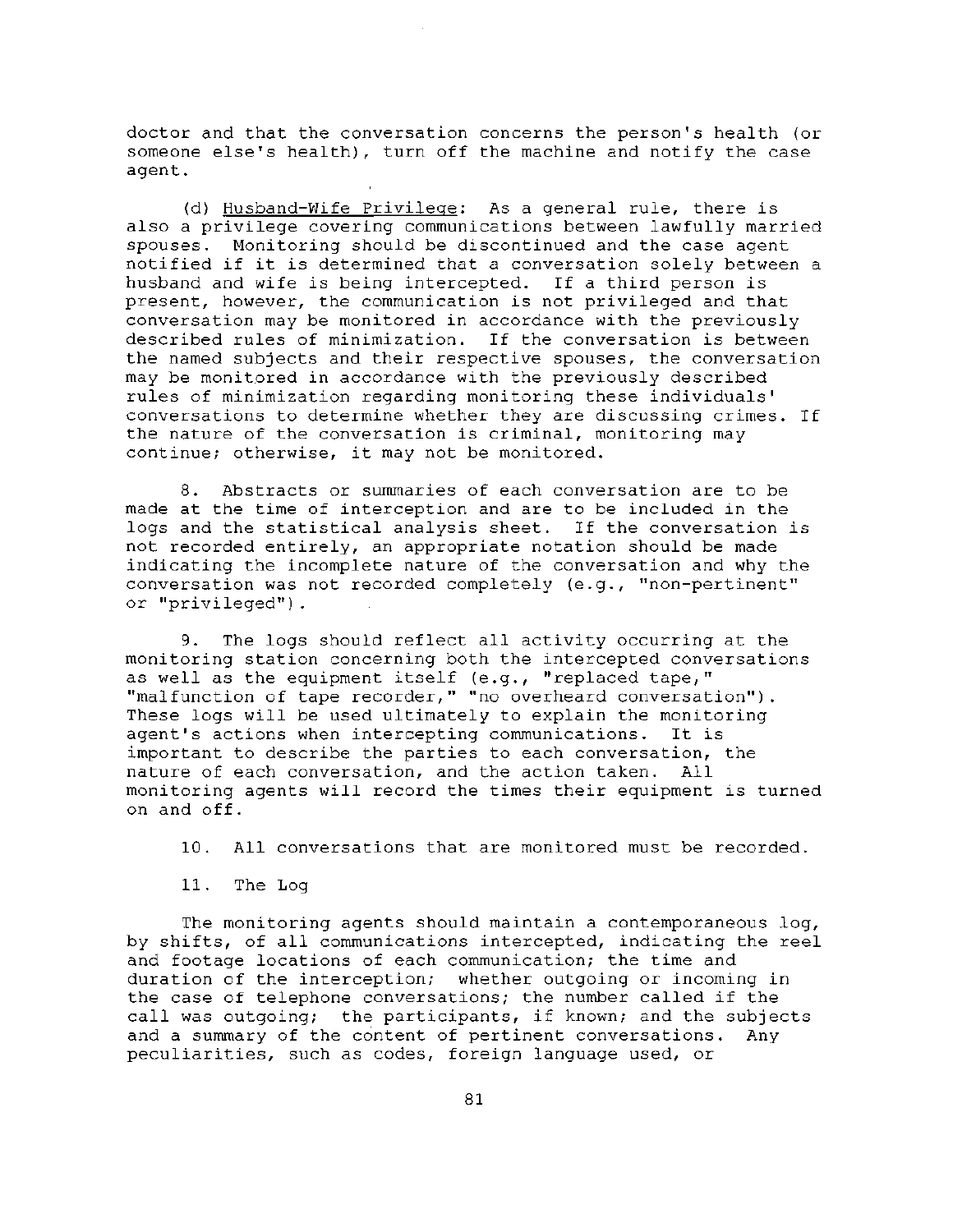background sounds, should also be noted. When the interception of a communication is terminated for purposes of minimization, that fact should be noted. This log should record the names of the personnel in each shift and the function performed by each, malfunctions of the equipment or interruptions in the surveillance for any other reason and the time spans thereof, and interceptions of possibly privileged conversations or conversations relating to crimes not specified in the original interception order. Each entry in the log should be initialed by the person making it.

12. Protection of the Recording

The following procedure should be followed during the period of authorized interceptions:

(a) Either during or at the end of each recording period, copies of the recorded conversations should be made for the use of the investigative agencies and the supervising attorney;

(b) The original recording should be placed in a sealed evidence envelope and kept in the custody of the investigative agencies until it is made available to the court at the expiration of the period of the order; and

© A chain of custody form should accompany the original recording. On this form should be a brief statement, signed by the agent supervising the interception, which identifies:

I - the order that authorized the recorded interceptions (by number if possible);

ii - the date and time period of the recorded conversations;

iii - the identity (when possible) of the individuals whose conversations were recorded; and

iv - the place (e.g., location of telephone) where intercepted communications took place.

(d) The form should indicate to whom the case agent has transferred the custody of the original recording and the date and time that this occurred. Each subsequent transfer, including that to the court, should be noted on the form.

(e) The case agent should mark a label attached to the original tape reel/cassette in order to identify it as corresponding with accompanying chain of custody forms. The